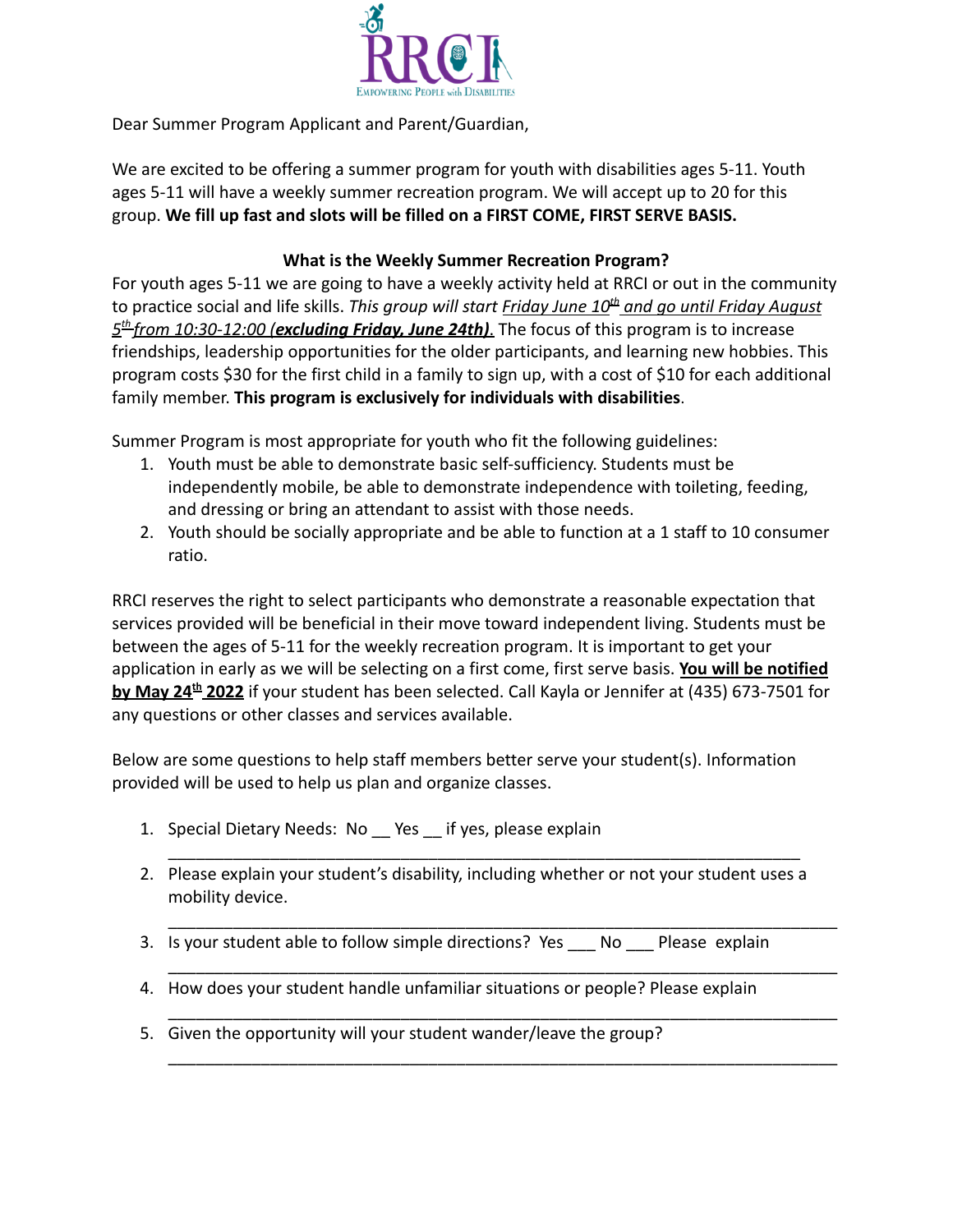

6. Are there behavior characteristics that staff should be aware of? Examples include but are not limited to: defiance, violence, etc.

\_\_\_\_\_\_\_\_\_\_\_\_\_\_\_\_\_\_\_\_\_\_\_\_\_\_\_\_\_\_\_\_\_\_\_\_\_\_\_\_\_\_\_\_\_\_\_\_\_\_\_\_\_\_\_\_\_\_\_\_\_\_\_\_\_\_\_\_\_\_\_\_ \_\_\_\_\_\_\_\_\_\_\_\_\_\_\_\_\_\_\_\_\_\_\_\_\_\_\_\_\_\_\_\_\_\_\_\_\_\_\_\_\_\_\_\_\_\_\_\_\_\_\_\_\_\_\_\_\_\_\_\_\_\_\_\_\_\_\_\_\_\_\_\_

\_\_\_\_\_\_\_\_\_\_\_\_\_\_\_\_\_\_\_\_\_\_\_\_\_\_\_\_\_\_\_\_\_\_\_\_\_\_\_\_\_\_\_\_\_\_\_\_\_\_\_\_\_\_\_\_\_\_\_\_\_\_\_\_\_\_\_\_\_\_\_\_ \_\_\_\_\_\_\_\_\_\_\_\_\_\_\_\_\_\_\_\_\_\_\_\_\_\_\_\_\_\_\_\_\_\_\_\_\_\_\_\_\_\_\_\_\_\_\_\_\_\_\_\_\_\_\_\_\_\_\_\_\_\_\_\_\_\_\_\_\_\_\_\_

\_\_\_\_\_\_\_\_\_\_\_\_\_\_\_\_\_\_\_\_\_\_\_\_\_\_\_\_\_\_\_\_\_\_\_\_\_\_\_\_\_\_\_\_\_\_\_\_\_\_\_\_\_\_\_\_\_\_\_\_\_\_\_\_\_\_\_\_\_\_\_\_ \_\_\_\_\_\_\_\_\_\_\_\_\_\_\_\_\_\_\_\_\_\_\_\_\_\_\_\_\_\_\_\_\_\_\_\_\_\_\_\_\_\_\_\_\_\_\_\_\_\_\_\_\_\_\_\_\_\_\_\_\_\_\_\_\_\_\_\_\_\_\_\_

- 7. What strengths/skills does your student possess?
- 8. What would you like to see your student achieve from these classes?

Other comments, concerns or accommodations your student will need to participate:

## **2020 RRCI Summer Programs Permission Forms**

I hereby give permission for \_\_\_\_\_\_\_\_\_\_\_\_\_\_\_\_\_\_\_\_\_\_\_\_\_\_\_\_\_\_\_ to participate in RRCI's Summer Recreation Program. With this fully signed permission slip, I hereby release and discharge RRCI and its employees from all liability, claims, and/or demands for property damage and personal injury, which may arise from an accident or injury while attending activities for the summer program, or being transported to and from these activities.

Agree **Agree 2018 Agree** 2018 **Disagree** 

I agree to authorize RRCI to take and utilize photographs, videos, or other audio-visual materials for its own use. These materials will be used for public awareness, public relations, and fundraising. I also understand that I will not be compensated monetarily or otherwise for use by RRCI.

| APTAP<br>-פי | Disagree |
|--------------|----------|
|--------------|----------|

Parent/Guardian Signature \_\_\_\_\_\_\_\_\_\_\_\_\_\_\_\_\_\_\_\_\_\_\_\_\_\_\_\_ Date: \_\_\_\_\_\_\_\_\_\_\_\_\_\_\_

Please Print Name\_\_\_\_\_\_\_\_\_\_\_\_\_\_\_\_\_\_\_\_\_\_\_\_\_\_\_\_\_\_\_\_\_\_\_\_\_\_\_\_\_\_\_\_\_\_\_\_\_\_\_\_\_\_\_\_

In case of emergency I can be contacted at the following number

| Return application as soon as possible to RRCI-DEADLINE MAY 19 <sup>th</sup> |  |
|------------------------------------------------------------------------------|--|
| Mail-Attn: Kayla Robertson, 168 N 100 E Suite 101 St. George, UT 84770       |  |
| Email-kayla@rrci.org                                                         |  |
| <b>RRCI Summer Programs Frequent Questions</b>                               |  |